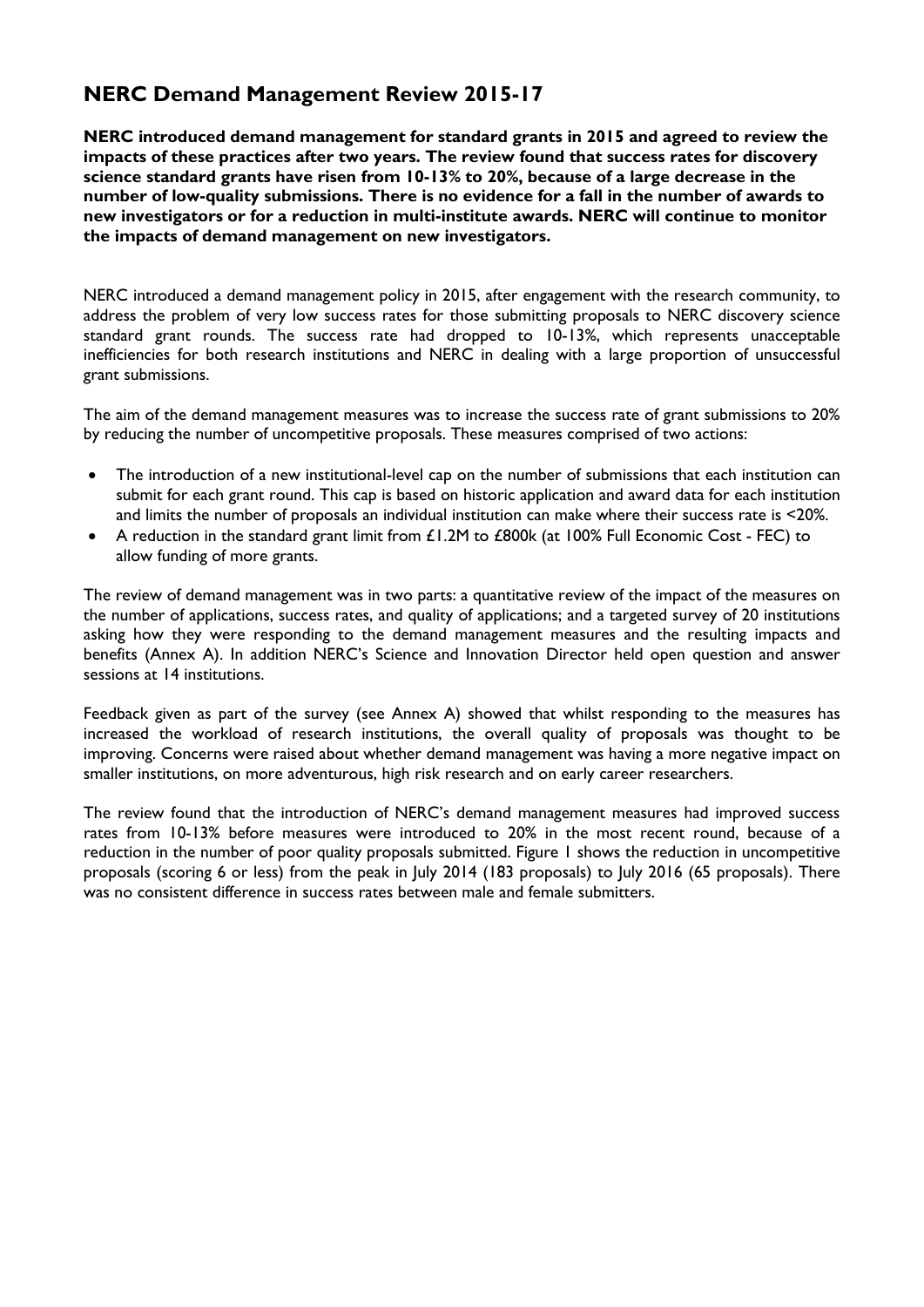

**Figure 1** shows the scores received by proposals submitted to the standard grants rounds before and after demand management was introduced in July 2015.

The average proposal cost is still around £625k and has not changed following the reduction in the grant limit from  $£1.2M$  to £800k. The decrease in the funding limit does not appear to have reduced the proportion of collaborative proposals being submitted involving applicants from multiple institutions (see Figure 2). Co-applicants from different institutions are more likely to be entered on the lead applicants leS form. Less than 10% of proposals were submitted on multiple JeS forms in the July 2016 round. There was no evidence of a change to the riskiness of proposed research.



**Figure 2** shows the number of different institutions involved in proposals before and after demand management.

NERC is receiving many fewer proposals from new investigators. Whilst the total number of proposals submitted to the standard grant round has decreased by 43% since the peak in July 2014, the proportion of new investigator proposals has dropped from 24% to 14%. However, the number of new investigator awards has been maintained at a similar level to that before the introduction of demand management.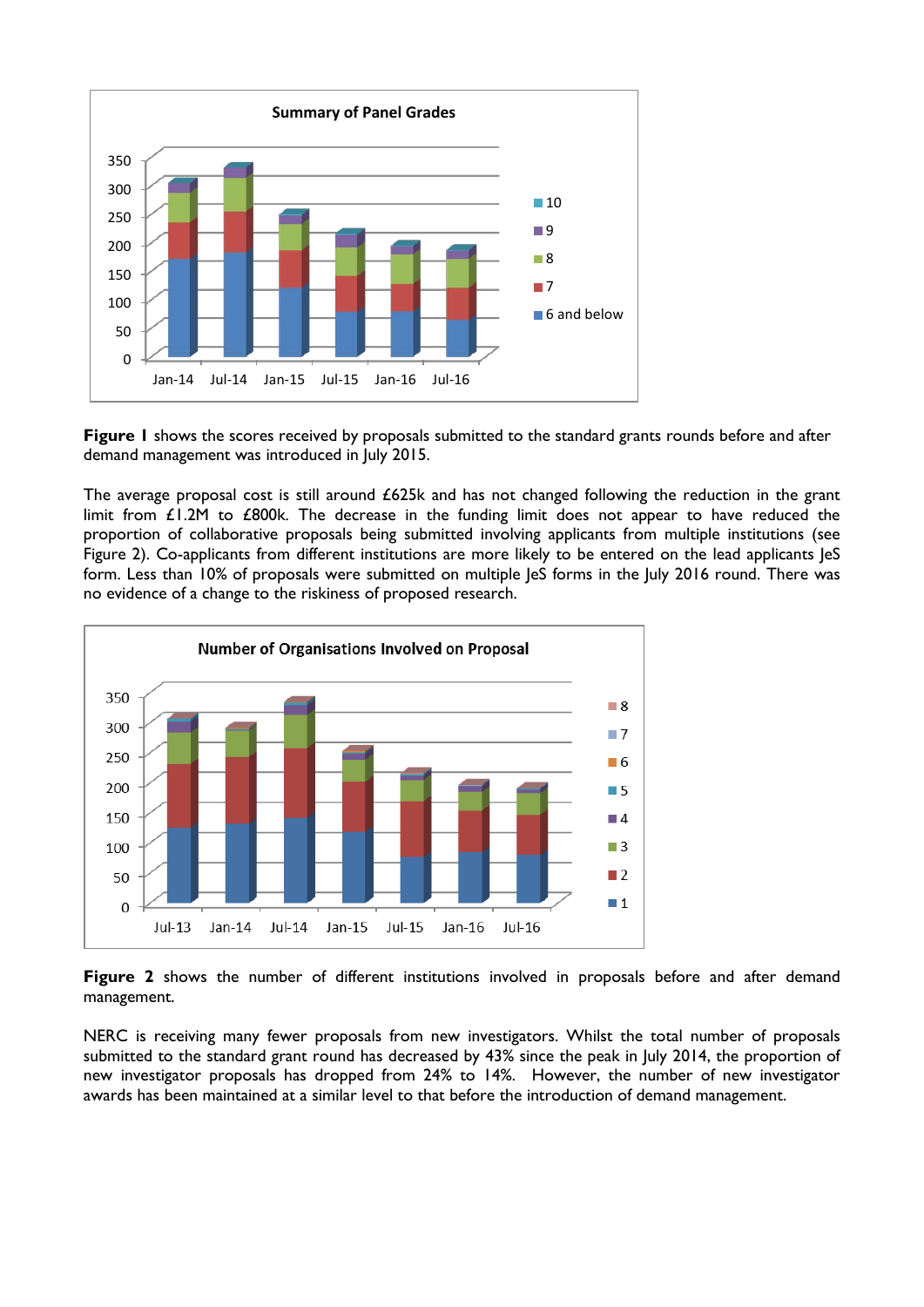| <b>Standard</b><br>Grant<br>Round | <b>Proposals Submitted</b> |    |       |                              | <b>Grants awarded</b> |    |       | <b>Success Rate</b> |      |                   |
|-----------------------------------|----------------------------|----|-------|------------------------------|-----------------------|----|-------|---------------------|------|-------------------|
|                                   | Non-<br>Νl                 | ΝI | Total | $%$ of NI<br>applications    | Non-<br>ΝI            | ΝI | Total | Non-<br>ΝI          | ΝI   | Total             |
| $ ul-13$                          | 248                        | 62 | 310   | 20%                          | 35                    | 5  | 40    | 14%                 | 8%   | 13%               |
| $ an-14 $                         | 237                        | 68 | 305   | 22%                          | 27                    | 8  | 35    | I I %               | l 2% | <b>11%</b>        |
| $ ul-14$                          | 253                        | 80 | 333   | 24%                          | 29                    | 5  | 34    | l I%                | 6%   | 10%               |
| demand management announced       |                            |    |       |                              |                       |    |       |                     |      |                   |
| $ an-15 $                         | 204                        | 46 | 250   | 18%                          | 25                    | 5  | 30    | 12%                 | 11%  | 12%               |
|                                   |                            |    |       | demand management introduced |                       |    |       |                     |      |                   |
| $ ul-15 $                         | 173                        | 44 | 217   | 20%                          | 25                    | 6  | 31    | 15%                 | 14%  | $\overline{14\%}$ |
| $ an-16 $                         | l 56                       | 39 | 195   | 20%                          | 30                    |    | 37    | 19%                 | 18%  | $\overline{19\%}$ |
| $ ul-16$                          | '65                        | 26 | 191   | 14%                          | 32                    | 6  | 38    | 19%                 | 23%  | 20%               |
| $ an-17 $                         | 153                        | 25 | 178   | 14%                          |                       |    |       |                     |      |                   |

**Table 1** shows the numbers of proposals submitted, awarded and the subsequent success rates over the period before and after the measures were introduced. The table shows the split between those who are eligible as new investigators (NI) and those who are not (non-NI).

NERC Science Board and Council have both considered the demand management review**.** Council agreed that the current NERC demand management approach should continue, and that the same depth of reporting and review should remain in place to monitor the number of applications and success rates of new investigators and to ensure that any adverse unintended consequences that may emerge will be detected and responded to.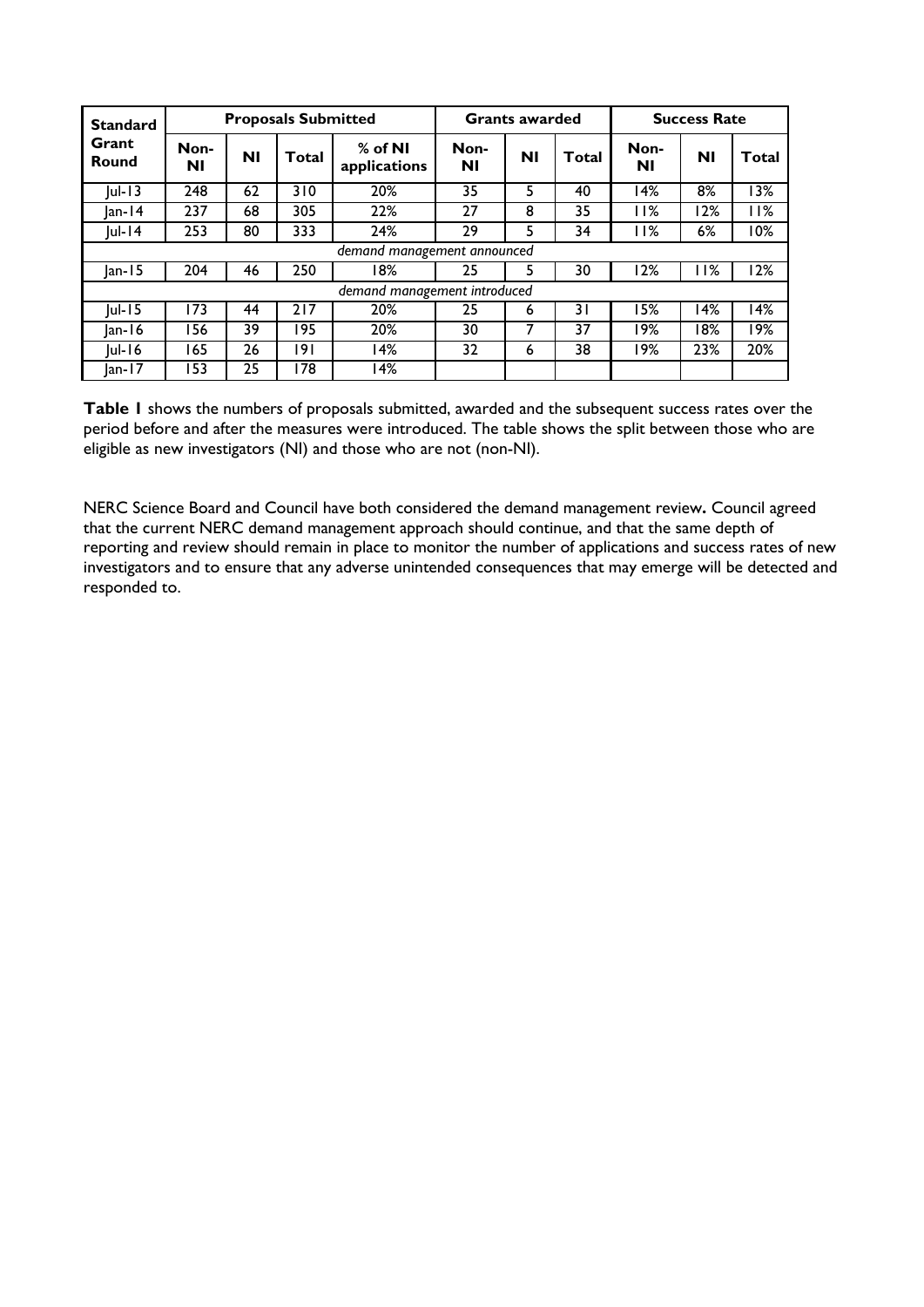#### **Demand Management Survey Report**

A range of institutions were consulted on how they were responding to the NERC demand management measures and the resulting impacts and benefits. Twenty institutions were consulted, to include a range of institutions in terms of size of NERC funding; extent of cap; region; university/NERC research centre.

In addition the Science and Innovation Director, Professor Tim Wheeler, visited 14 institutions to discuss a range of issues in open sessions with staff and students, including demand Management.

| <b>Research Institutions that responded</b><br>to the targeted consultation | <b>Research institutions w</b><br>sessions were held by th<br><b>Science and Innovation</b> |
|-----------------------------------------------------------------------------|---------------------------------------------------------------------------------------------|
| <b>University College London</b>                                            | <b>Bangor University</b>                                                                    |
| University of Bristol                                                       | University of Bristol                                                                       |
| <b>University of Sussex</b>                                                 | University of Cambridge                                                                     |
| University of East Anglia                                                   | University of East Anglia                                                                   |
| <b>Manchester University</b>                                                | University of Edinburgh                                                                     |
| University of Oxford                                                        | University of Exeter                                                                        |
| Imperial College London                                                     | Imperial College London                                                                     |
| University of Reading                                                       | University of Leeds                                                                         |
| Aberystwyth University                                                      | University of Manchester                                                                    |
| <b>Cardiff University</b>                                                   | University of Oxford                                                                        |
| <b>NERC British Antarctic Survey</b>                                        | <b>Plymouth University</b>                                                                  |
| University of Edinburgh                                                     | University of Reading                                                                       |
| NERC Centre for Ecology and Hydrology                                       | University of Southampton                                                                   |
| The Open University                                                         | University College London                                                                   |
| <b>Lancaster University</b>                                                 |                                                                                             |
| University of Stirling                                                      |                                                                                             |
| <b>Scottish Association for Marine Science</b>                              |                                                                                             |
| Queens University Belfast                                                   |                                                                                             |
| Heriot-Watt University                                                      |                                                                                             |
| Northumbria University                                                      |                                                                                             |

| <b>Research institutions where open</b><br>sessions were held by the NERC<br><b>Science and Innovation Director</b> |
|---------------------------------------------------------------------------------------------------------------------|
| <b>Bangor University</b>                                                                                            |
| University of Bristol                                                                                               |
| University of Cambridge                                                                                             |
| University of East Anglia                                                                                           |
| University of Edinburgh                                                                                             |
| University of Exeter                                                                                                |
| Imperial College London                                                                                             |
| University of Leeds                                                                                                 |
| University of Manchester                                                                                            |
| University of Oxford                                                                                                |
| Plymouth University                                                                                                 |
| University of Reading                                                                                               |
| University of Southampton                                                                                           |
| University College London                                                                                           |
|                                                                                                                     |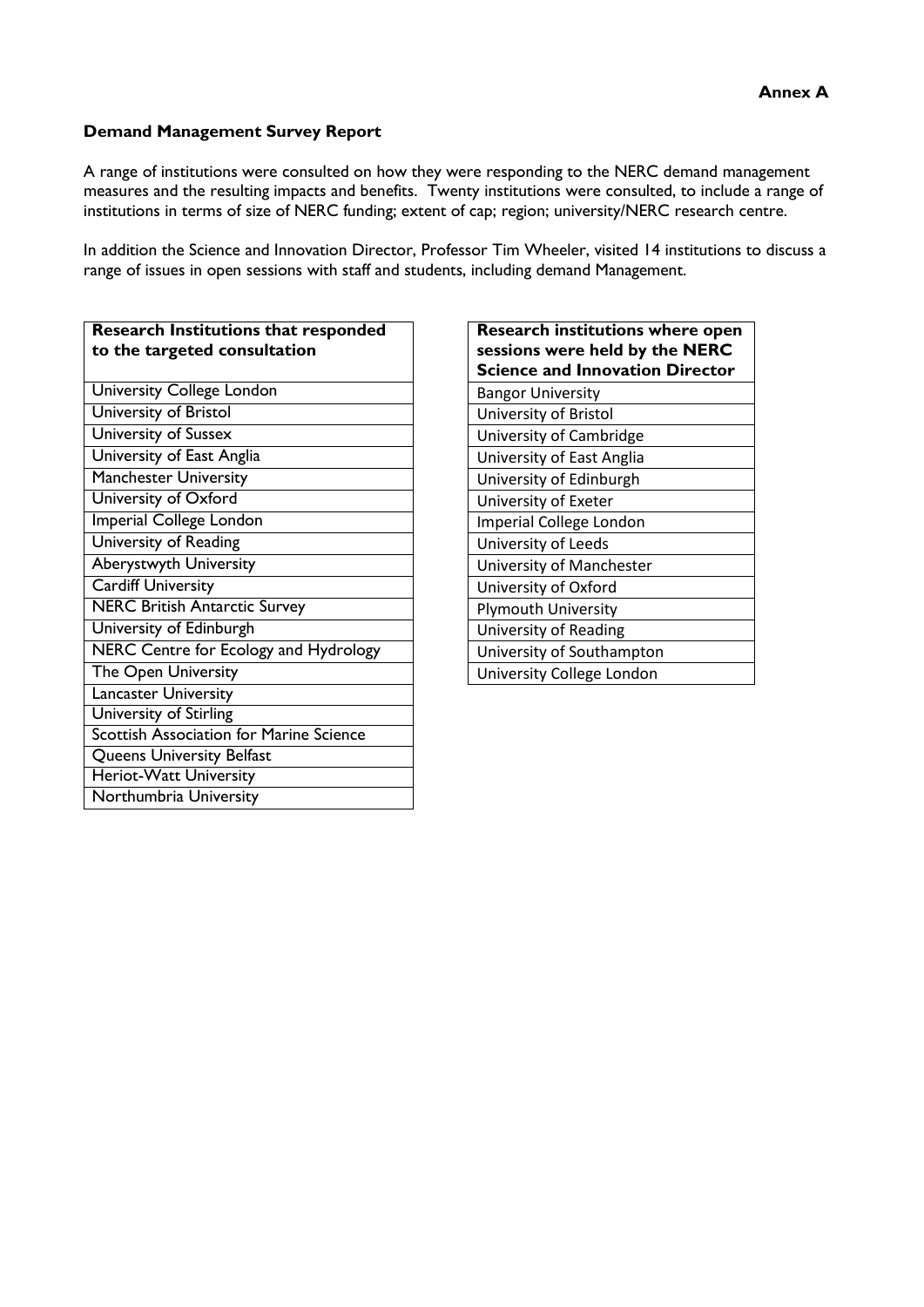Question 1 was the name of the institution and submitter.



### **Question 2: What processes have you introduced to manage demand?**

All institutions had introduced processes to improve proposal quality, although some had introduced these prior to 2015. In most institutions, the process was implemented across the whole institution, with only three institutions (15%) allocating proposal numbers internally to departments and faculties to manage. Many institutions had developed a two stage process involving review at an outline and then full proposal stage with feedback at both stages. Some involve reviewers from outside of their institution.





All institutions used proposal quality as the main criterion. A number of institutions used the NERC standard panel guidance and criteria and proposals were only allowed to be submitted if the internal review process considered the proposal would score at least 8 for Research Excellence. In some cases other factors were considered. Where there were a number of proposals that met the quality standard, other considerations, such as urgency and/or career progression might inform which were submitted.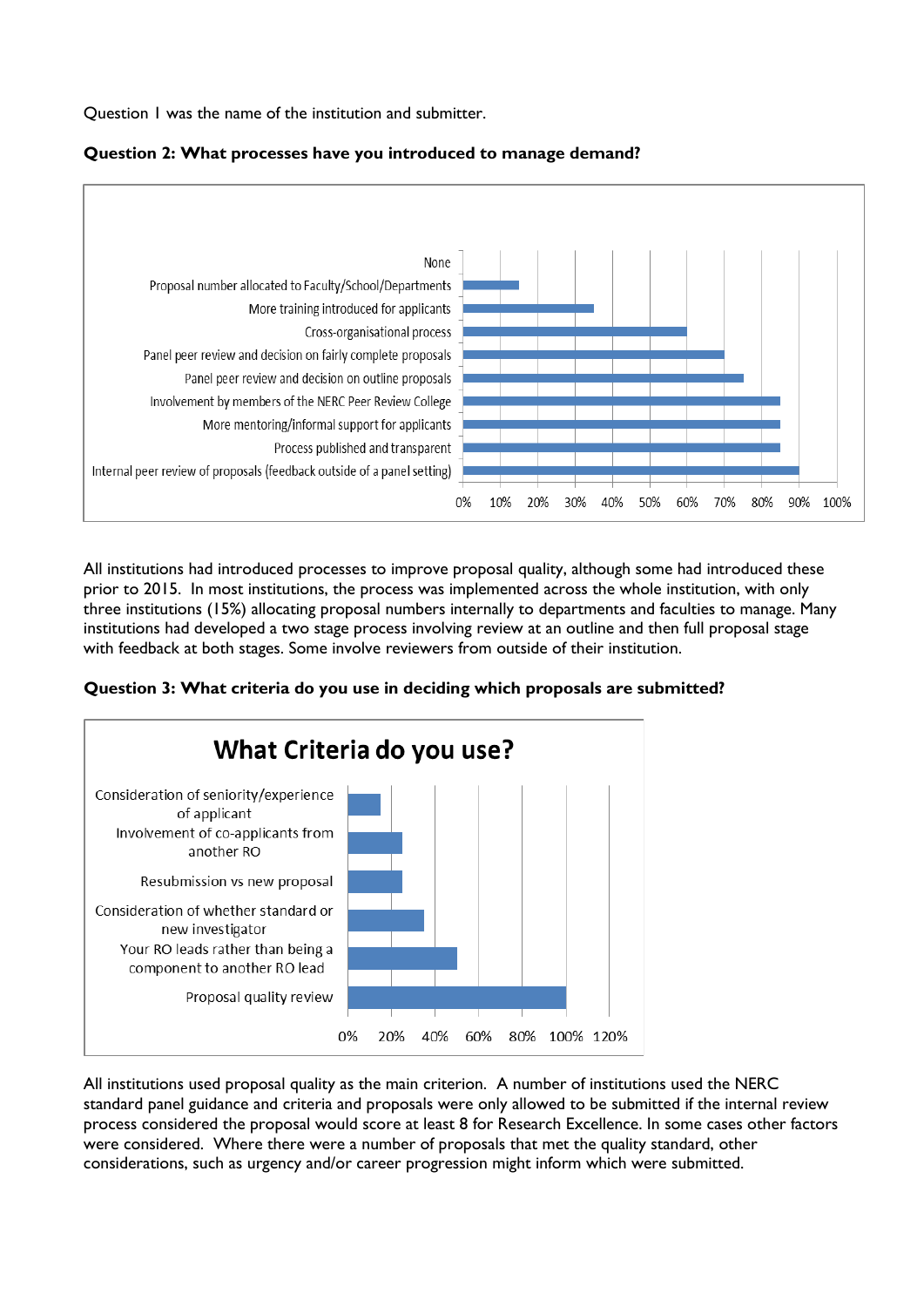**Question 4: As a result of your actions, has there been an increase in the quality of proposals being submitted?**



The choice of "not applicable" was selected where an institution had already brought in internal review processes. Although there were comments that it is too early to have definitive evidence and the sample size is too small to reach statistical significance, the majority of respondents (70%) thought that there had been an increase in the quality of proposals. Other comments included, that the days of the "why not have a go" attitude have gone.

#### **Question 5: As a result of your actions have you seen an increase in success rates for NERC Standard grants and/or other calls?**



Although the majority did think the proposal quality was improving, only 3 institutions (15%) reported a potential increase in success rates at this point. For most it was too early to see real effects with the outcome of only two rounds being known when the survey was issued (especially for those institutions with a cap of one). Comments were received around the increase in quality overall and the need to achieve a high 8 to be successful. Also the relatively "random" nature of ranking (so a high 8 on one panel may get a low 8 on another)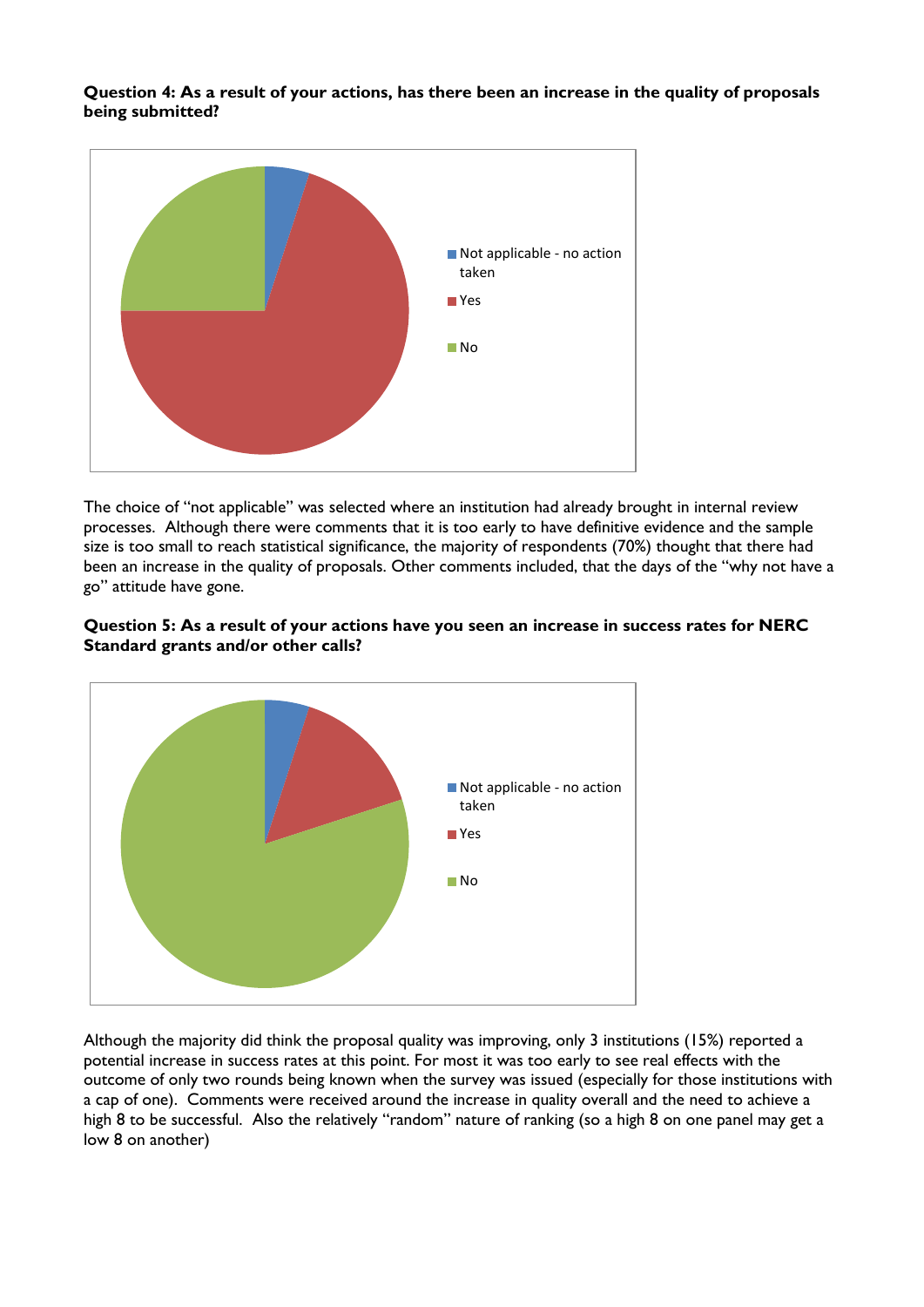#### **Question 6: Have there been other positive impacts resulting from the demand management implementation?**

18 of the 20 institutions considered that there had been positive impacts resulting from the implementation. The main positive impacts were:

- Proposals being prepared earlier so that the research offices have more time and no last minute proposals getting through
- Timeframe has resulted in greater preparation and more internal review
- Proposals better developed and attuned to the criteria
- Researchers, and newer academics in particular, receiving increased support and mentoring
- More individual departments now actively engaged in internal peer review
- Feedback coming from a wider range of researchers so considering linkages/wider issues

## **Question 7: Have there been negative impacts or unintended consequences resulting from the demand management implementation?**

100% of respondents considered there to have been negative impacts. The main points raised (with more common points first) were:

- Concern that talented individuals (including early career researchers ECRs) were being put off applying for DS grants because of a range of issues (extra hurdle with internal peer review, low success rates, long timescale required). So the greater effort versus the potential reward was putting people off.
- Specific comments in relation to the effects on ECRs and New Investigators, especially where the institution had a very small cap. Difficulties for individuals in passing probation where they required grant funding and less opportunities for individuals to get experience of proposal writing.
- The added workload for both academics (resulting in less time to write their own proposals) and research offices.
- A decrease in high risk/high reward proposals in favour of less adventurous, "safer", proposals that are more likely to get through potentially multiple review processes (at more than one institution if joint). There was also a concern raised about applied proposals being less likely to be selected for submission so a bigger gap between DS and innovation projects.
- Concerns around being able to attract new appointments, where the institution was capped
- Concerns over potential bias in the internal process and the outcome not representing the actual research strength in schools.

# **Question 8: have you changed your approach to joint grants since the DM implementation?**

The majority of respondents (12 institutions, 60%) had changed their approach to joint grants. The data shows a clear reduction from the July 2015 closing date in the number of components submitted through the standard grant round. Feedback from the survey supported this data, with most institutions requiring individuals to be a co-investigator on another institutions form, rather than submit a form directly. Where multiply JeS components were used, the project often had to pass internal review by multiple institutions. Also for joint proposals, where only a potentially minor percentage of the funding was going to that institution, the risks of a separate form were considered to outweigh the benefits. There were concerns that as a result of this change, individuals were relinquishing leadership to external partners.

### **Question 9: Do you think any other demand management measures would work more effectively and be fairer?**

Most institutions (84%) responded that they considered that alternative approaches would be fairer. Suggestions included:

- Individual level sanctions
- Consider final Research Excellence score and not just funded/unfunded
- One round per year